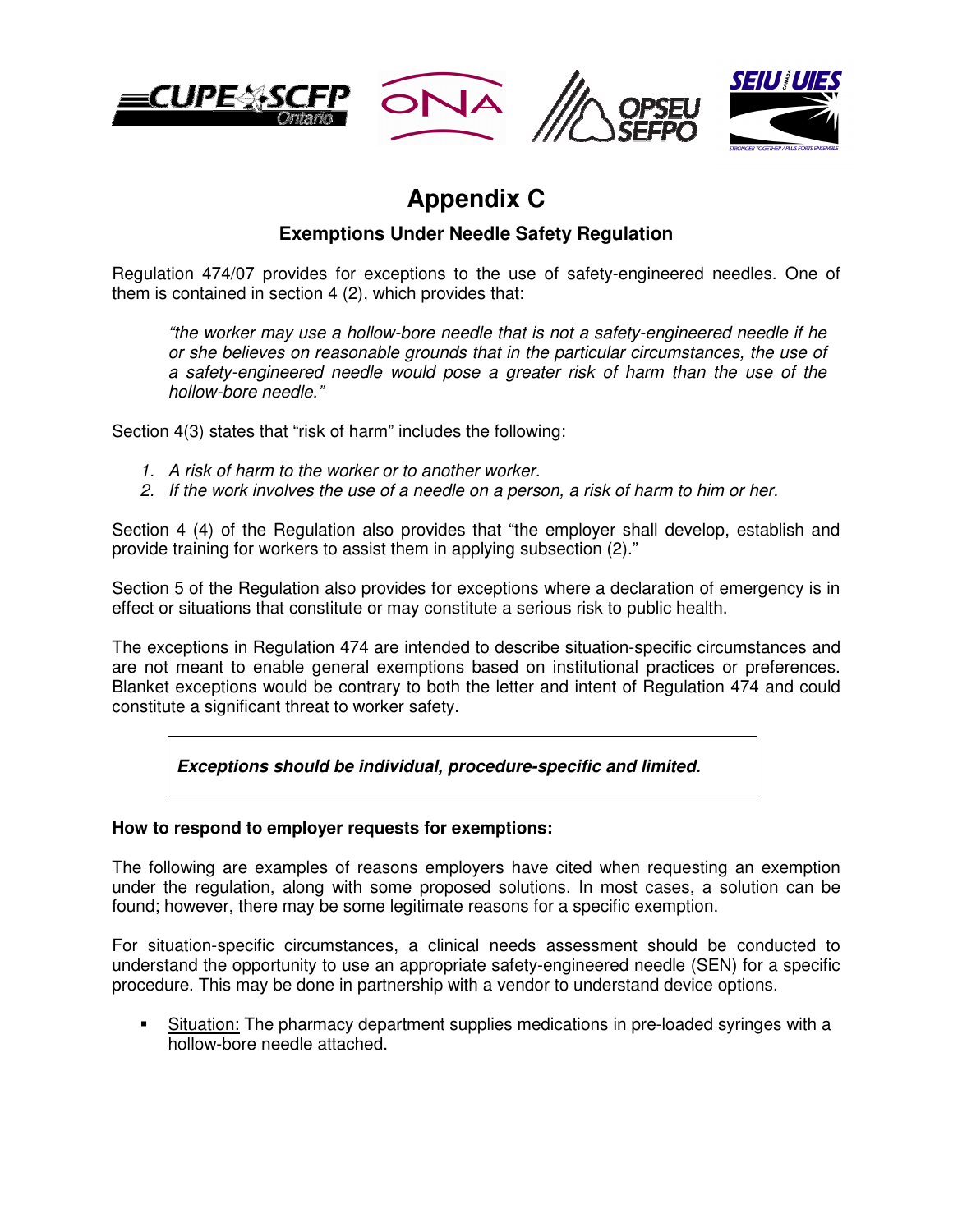Solution: Pharmacy departments should supply only safety-engineered needles. A conventional syringe barrel may be used if no needle is attached and the medication delivery is being done via a needleless access system. A conventional syringe barrel may be used if no needle is attached when the syringe leaves the pharmacy and a safety-engineered needle is used at the time of medication delivery.

 Situation: A procedure requires the use of a hollow-bore needle of a specific length and gauge and no safety-engineered equivalent has been licensed as a medical device by Health Canada - i.e. there is no available safety-engineered needle within the meaning of the Regulation.

Solution: Assuming there is no other safety-engineered needle that can be appropriately used for the work, the employer would likely be considered unable to obtain a safetyengineered needle appropriate for the work for the purposes of the exemption set out in subsection 3(2) of the Regulation. Therefore, the exemption would be acceptable.

Situation: The SEN is not compatible with other equipment currently used.

Solution: In most cases, a solution can be found, either by changing existing equipment or by sourcing a new SEN. If the incompatibility cannot be corrected, the exemption and the reasons for it should be discussed with the Joint Health and Safety Committee (JHSC) or Health and Safety Representative and trade union. It should be noted that the exemption is temporary until an appropriate SEN becomes available or the problematic equipment is replaced by compatible equipment.

**Situation: An infection control concern has been raised.** 

Solution: A temporary exemption may be considered, only until the matter has been thoroughly investigated and a suitable safety-engineered needle has been selected.

Situation: Not all workers have received training on a new device or technique.

Solution: Any exemption is only temporary and applies only to individuals who have not successfully completed training with the new SEN or technique. Completion of training should be a priority and this exemption should not be extended to the entire organization.

 Situation: Use of a required device, needle, or sharp may require modification of a medical procedure.

Solution: This circumstance alone does not necessarily mean that the use of the required device, needle, or sharp will compromise patient care or safety or worker safety. Therefore, it may be clinically appropriate to use the required device, needle, or sharp even though the use requires modification of a medical procedure. Persons who make the determination of whether the use of the required device, needle, or sharp is clinically appropriate should:

- $\circ$  Be qualified: this means being knowledgeable of the work, the hazards involved, and the means to control the hazards, by reason of education, training, experience
- o Have expertise in the procedure in question